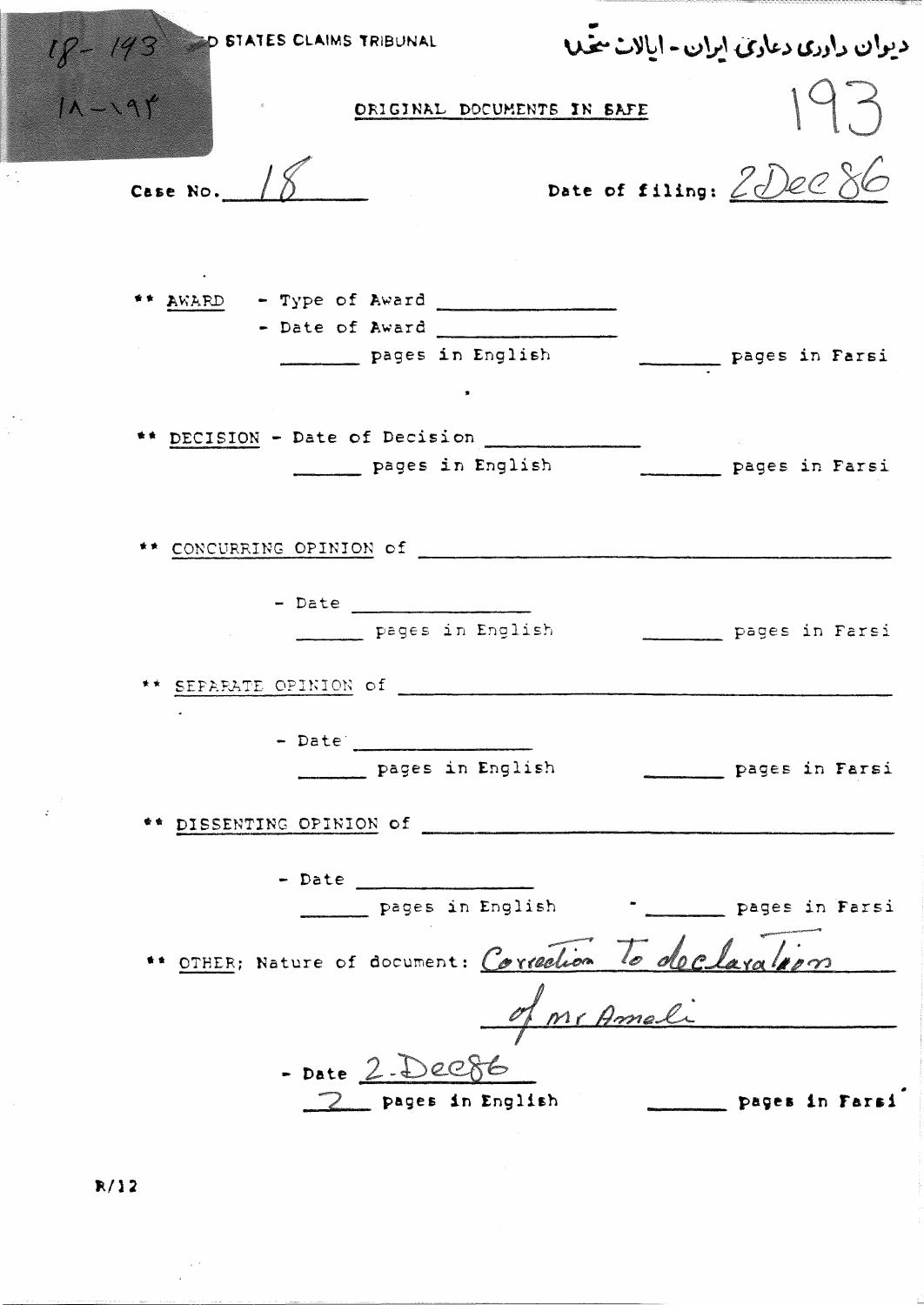... !RAN-UNITED STATES CLAIMS TRIBUNAL ·~ ~)l~\ - ~~] (.>J\.&,:> *(S\_;.,\\_~* l,j\\_,:..)

<sup>0</sup> ..,..:,. -=-"l,,1-.:,!.,,I **193** 

| <b>IRAN UNITED STATES</b><br><b>CLAIMS TRIBUNAL</b> |                          | د اد گاه د اور <i>ی د ما</i> ری<br>بالواريب ابالات متحده |  |
|-----------------------------------------------------|--------------------------|----------------------------------------------------------|--|
| ثبت شـــد - FILED                                   |                          |                                                          |  |
| Daea                                                | 2 DEC 1986<br>NFA 191 11 | تأريخ                                                    |  |
|                                                     | 18                       |                                                          |  |

IN HIS EXALTED NAME

CASE NO. 18 CHAMBER ONE AWARD NO. 260-18-1

PEPSICO, INC.

Claimant,

and

THE GOVERNMENT OF THE ISLAMIC REPUBLIC OF IRAN, FOUNDATION FOR THE OPPRESSED, ZAMZAM BOTTLING COMPANY AZARBAIJAN, ZAMZAM BOTTLING COMPANY EAST TEHRAN, ZAMZAM BOTTLING COMPANY ESFAHAN, ZAMZAM BOTTLING COMPANY GORGAN, ZAMZAM BOTTLING COMPANY KERMAN, ZAMZAM BOTTLING COMPANY KERMANSHAH, ZAMZAM BOTTLING COMPANY KHUZESTAN, ZAMZAM BOTTLING COMPANY MASHHAD, ZAMZAM BOTTLING COMPANY RASHT, ZAMZAM BOTTLING COMPANY SHIRAZ, ZAMZAM BOTTLING COMPANY TEHRAN,

Respondents.

CORRECTION TO DECLARATION OF JUDGE AMELI

DUPLICATE ORIGINAL  $|\cdot|$ ,  $|\cdot|$   $|$   $|$   $|$   $|$ ~,,, W,,«<V••~•,,-,,,-~••-• ~,,,,\_,~, '--•~-'"~',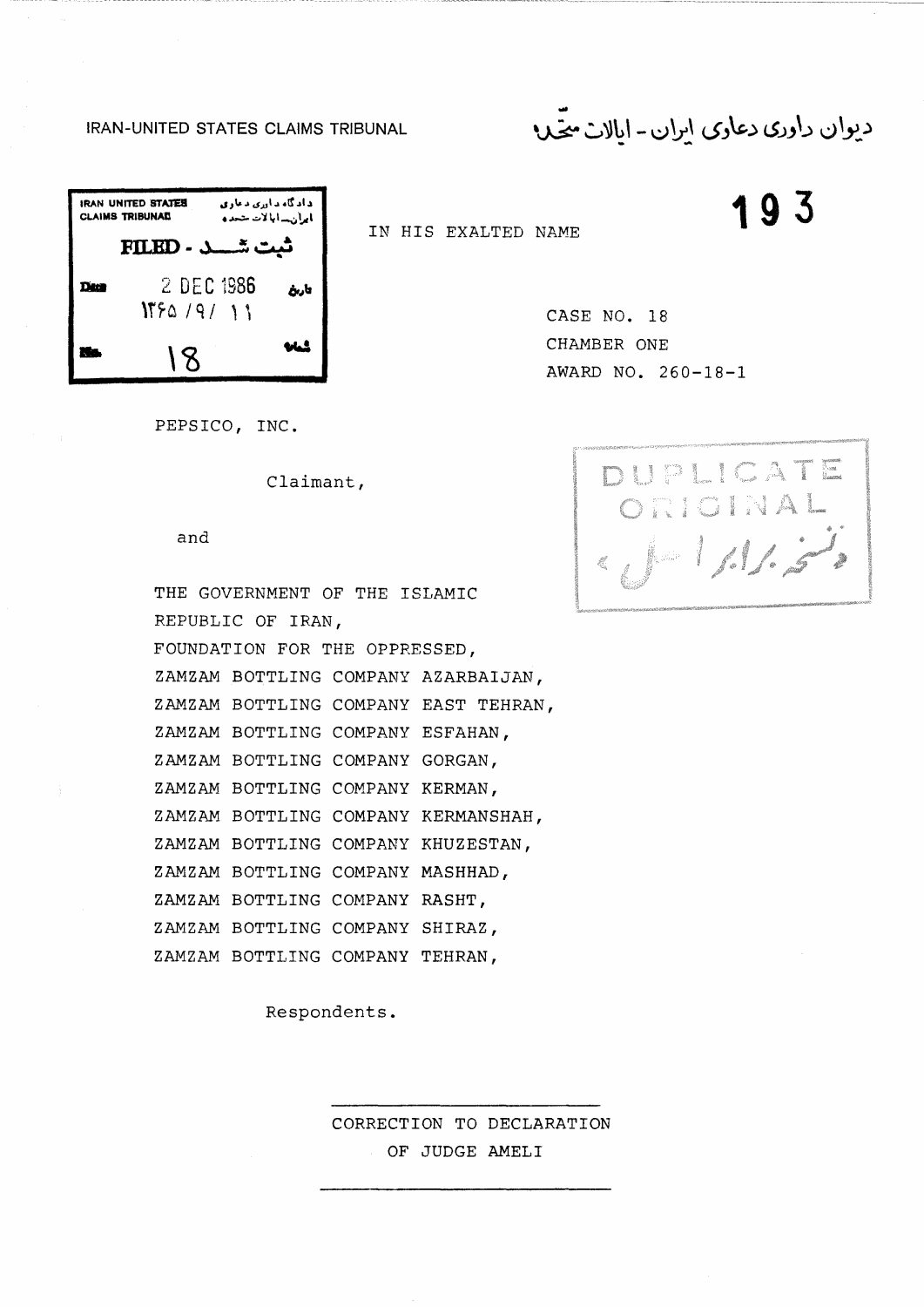The following correction should be made in the English version of my Declaration in this Case, dated 27 October 1986:

Page 6, line 16 of first paragraph, the reference to "Article 34" should read "Article 35".

A copy of the corrected page is attached.

Dated, The Hague 11 Azar 1365/2 December 1986

Kooralth And Song

Koorosh-Hossein Ameli